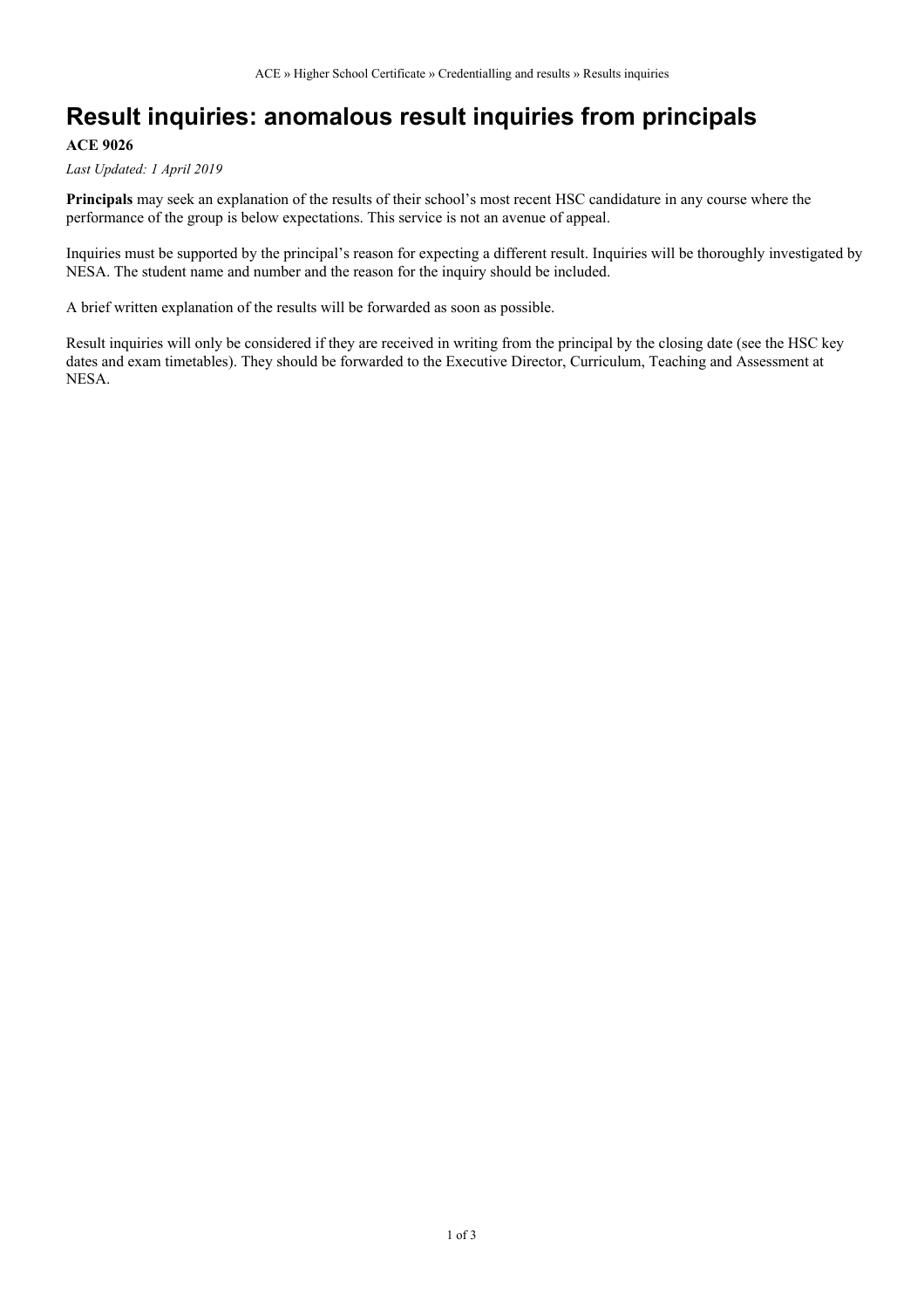### **Result inquiries: Higher School Certificate Examination Inquiry Centre**

#### **ACE 9027**

*Last Updated: 1 April 2019*

Students wishing to inquire about their results may contact the NESA Higher School Certificate Examination Inquiry Centre. Contact details will be notified at the time of issue of Higher School Certificate results.